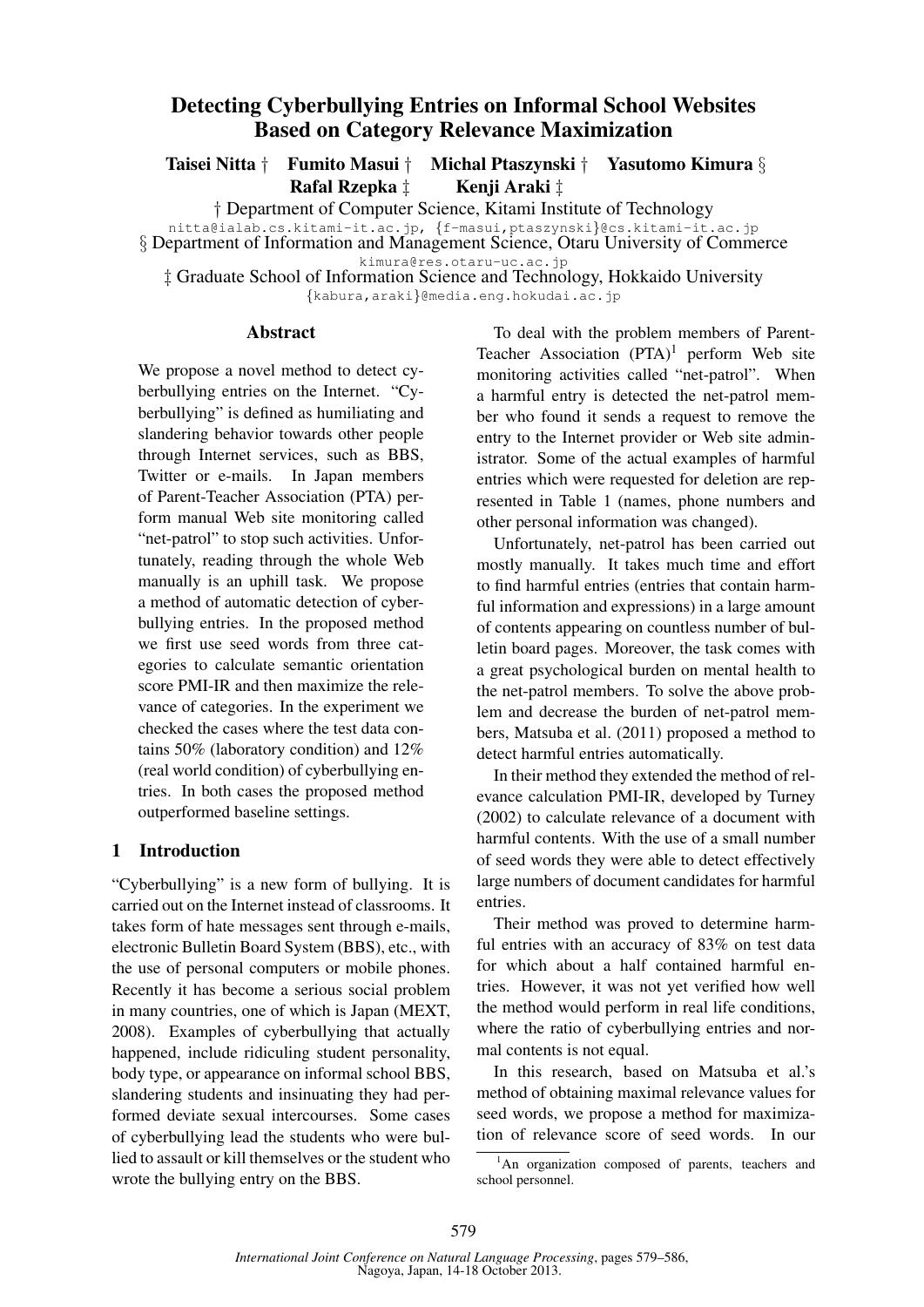method we divide seed words into multiple categories and calculate maximal relevance value for each seed word with each category. By calculating the score, representing semantic orientation of "harmfulness", the method is expected to detect harmful entries more effectively than in the previous research. Moreover, we evaluate our method on data sets with different ratios of harmful contents to verify the usability of the method in the most realistic way.

The paper outline is as follows. Firstly, we describe research on extraction of harmful entries in Section 2. Next, we describe the proposed method in Section 3. Furthermore, in Section 4 we construct evaluation data sets with different ratios of cyberbullying entries, perform evaluation experiments based on these data sets, and describe the results of the experiments. We present a discussion and explain the results in detail in Section 5. Finally, in Section 6 we conclude the paper and propose some of the ideas for future improvement of the method.

### 2 Related research

There has been a number of research on extracting harmful information before. For example, Ishisaka and Yamamoto (2010) have focused on developing an abusive expression dictionary based on a large Japanese electronic bulletin board "2 channel". In their research Ishisaka and Yamamoto firstly defined words and paragraphs in which the speaker directly insults or slanders other people with the use of explicit words and phrases such as バカ (*baka*) "stupid", or マスゴミのクズ (*masugomi no kuzu*) "trash of mass-mudia". Next, they studied the use of abusive language, in particular which words appear the most often with abusive expressions, and based on this study they extracted abusive expressions from the surrounding context.

In other research Ikeda and Yanagihara (2010) have manually collected and divided separate sentences into harmful and non-harmful, and based on word occurrence within the corpus they created a list of keywords for classification of harmful contents. Next they utilized context of dependency structures of sentences containing harmful and non-harmful contents to improve the system performance. However, on the Web there are numerous variations of the same expressions dif-

Table 1: Examples of harmful entries which were requested for deletion. Japanese (above), transliteration (middle), English translation (below).

| - 調子乗りすぎいっぺん殺らなあかんで                            |
|------------------------------------------------|
| (Chōshi nori sugi ippen yara na akan de)       |
| "Don't get excited that much or I'll kill ya!" |
| - 新田キモイつかキショイほんま死んで                            |
| (Nitta kimoi tsuka kishoi honma shinde)        |
| "Nitta [proper noun], you're ugly,             |
| or rather fugly, just die, man"                |
| - ンな奴どつき回したれ                                   |
| (N'na yatsu dotsuki mawashi tare)              |
| "What an ass, slap him"                        |
| - 性格わるーい ぶちゃいくー笑                               |
| (Seikaku waru-i buchaiku- warai)               |
| "Baaad personality, and an ugly hag, lol"      |
| - >>17あの女、昔、モバだったかグリに                          |
| 登録してたヤリマンじゃん。                                  |
| (Ano onna mukashi Moba dattaka Guri ni         |
| tōroku shiteta yariman jan)                    |
| " $>> 17$ that woman is the same one           |
| who was bitching around before                 |
| on Mobage or Gree <sup>2</sup> ."              |
| - すぐにヤレる。01234567890。                          |
| めっちゃカワイイで                                      |
| (Sugu ni yareru. 01234567890.                  |
| Meccha kawaii de.)                             |
| "You can take her out even now.                |
| 01234567890. She's a great lay."               |

fering with only one or two characters, such as 爆破 (*bakuha*) "blow up" and 爆ー破 (*baku–ha*) "blooow up". The weakness of this method is that all of the variations of the same expression need to be collected manually, which is very timeconsuming.

Fujii et al. (2010) proposed a system for detecting documents containing excessive sexual descriptions using a distance between two words in a sentence. In their method they determine as harmful those words which are in closer distance to words appearing only in harmful context ("black words") rather than those in closer distance to words which appear in both harmful and non-harmful context ("grey words").

Hashimoto et al. (2010) proposed a method for detecting harmful meaning in jargon. In their method they assumed that the non-standard meaning is determined by the words surrounding the

<sup>2</sup>*Mobage* and *Gree* are online game service Web sites.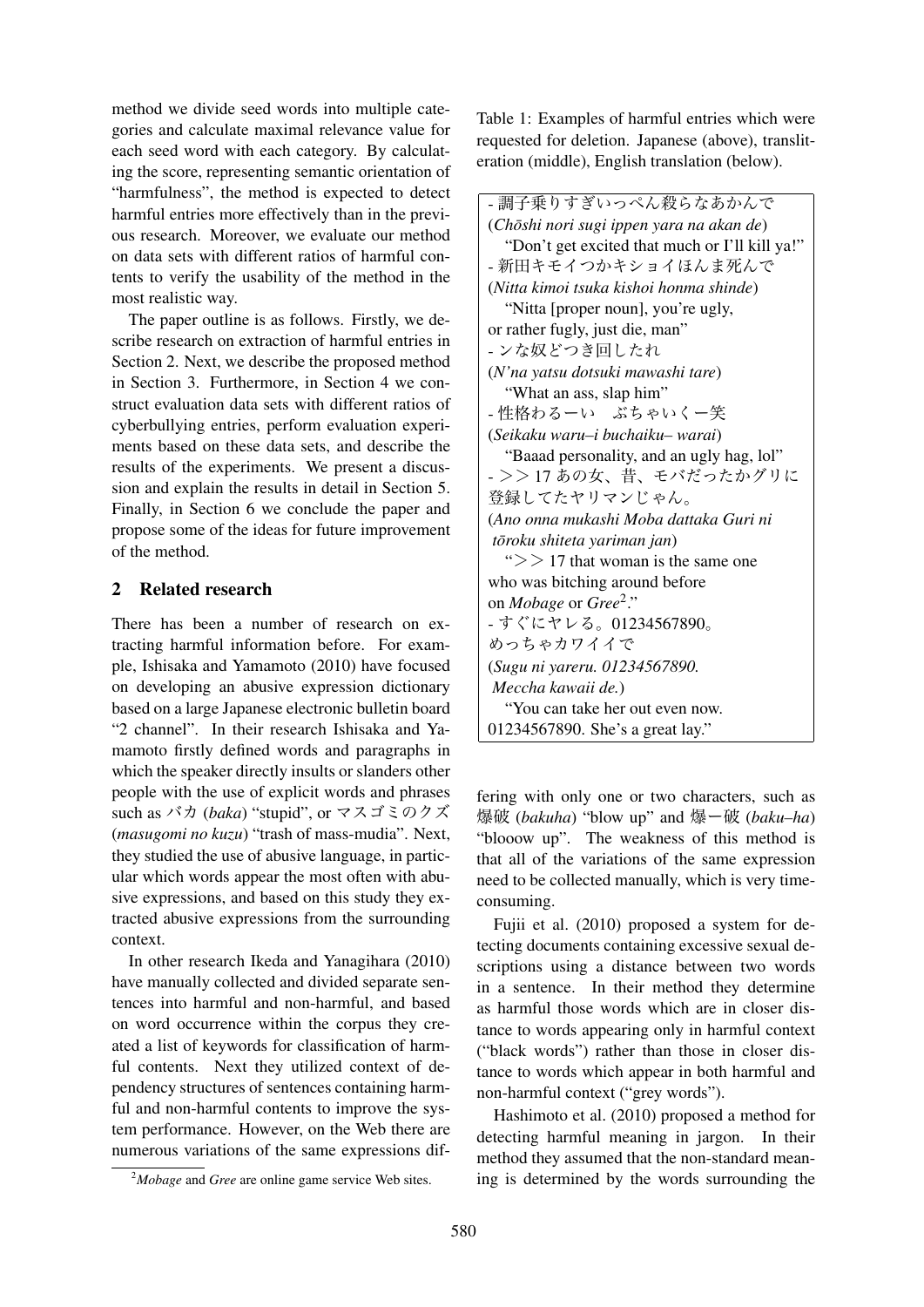word in question. They detected the harmful meaning based on calculating co-occurrence of a word with its surrounding words.

In our research we did not consider the surrounding words. Instead, we determine the harmfulness of input by calculating the harmfulness score for all word sequences in input. Moreover, since we check the co-occurrence of word sequences on the Web, our method greatly reduces the cost of manual construction of training data. Furthermore, in calculating the harmfulness score we apply dependency relations between phrases. Therefore there is no need to check all words proceeding and succeeding the queried words, which greatly reduces processing time.

# 3 Proposed method

In this section we present an overview of the method for maximization of category relevance. In the proposed method we extend the method proposed by Turney (2002) to calculate the relevance of seed words with entries from the bulletin board pages. Moreover, we apply multiple categories of harmful words and calculate the degree of association separately for each category. Finally, as the harmfulness score (or polarity of "harmfulness") we choose the maximum value achieved by all categories. The method consists of three steps. (1) Phrase extraction, (2) Categorization and harmful word detection together with harmfulness polarity determination, (3) Relevance maximization. Each of the steps is explained in detail in the following paragraphs.

## 3.1 Phrase extraction

In cyberbullying entries the harmful character of an entry can be determined by looking at separate words. For other cases however, even if a word in itself is not harmful, it gains harmful meaning when used in a specific context, or in combination with other words. For example, for a pair of words 性格が悪い (*seikaku ga warui*) "bad personality", neither "bad", nor "personality" on their own express harmful meaning. However, when these words are used together in a dependency relation, they become harmful (negative depiction of a person's personality). Therefore, methods for detecting harmful contents using separate words only, will fail when they encounter an entry which gained harmful meaning by phrases containing words in dependency relation.

Table 2: Types of phrases applied in the proposed method with examples.

| Phrase         | <b>Example</b>                        |  |  |
|----------------|---------------------------------------|--|--|
| noun-noun      | サル顔                                   |  |  |
|                | (sarugao)                             |  |  |
|                | "monkey face"                         |  |  |
|                | $\rightarrow$ Description ridiculing  |  |  |
|                | person's features                     |  |  |
| noun-verb      | 新田を殺す                                 |  |  |
|                | (Nitta wo korosu)                     |  |  |
|                | "Kill Nitta"                          |  |  |
|                | $\rightarrow$ Threatening expressions |  |  |
| noun-adjective | 性格が悪い                                 |  |  |
|                | (seikaku ga warui)                    |  |  |
|                | "bad personality"                     |  |  |
|                | $\rightarrow$ Description criticizing |  |  |
|                | person's features                     |  |  |

To solve this issue, we use the polarity calculation score for the morphemes<sup>3</sup> combined in the dependency relation. We define such a combination as a "phrase". One phrase consists of a morpheme pair in dependency relation. The dependency relation is calculated using a standard morphological analyzer for Japanese (MeCab<sup>4</sup>) and a Dependency parser for Japanese (Cabocha<sup>5</sup>). The phrases defined this way are extracted from all target entries.

# 3.2 Harmful word detection and categorization

In this process we detect words of potential harmful connotations, or "harmful words". Harmful words often include newly coined words or informal modifications of normal transcriptions, thus are not recognized by standard preprocessing tools, such as morphological analysers or dependency parsers. Therefore, it is possible such words, unless specifically annotated, would not be handled properly and cause error in morphological analysis. We investigated the entries of informal school Websites using the definition of harmful words proposed by the Japanese Ministry of Education, Culture, Sports, Science and Technology (MEXT, 2008, later referred to as "Min-

<sup>&</sup>lt;sup>3</sup>In this report, we use the words "word" and "morpheme" in the same meaning.

<sup>4</sup> http://mecab.sourceforge.net/

<sup>5</sup> http://code.google.com/p/cabocha/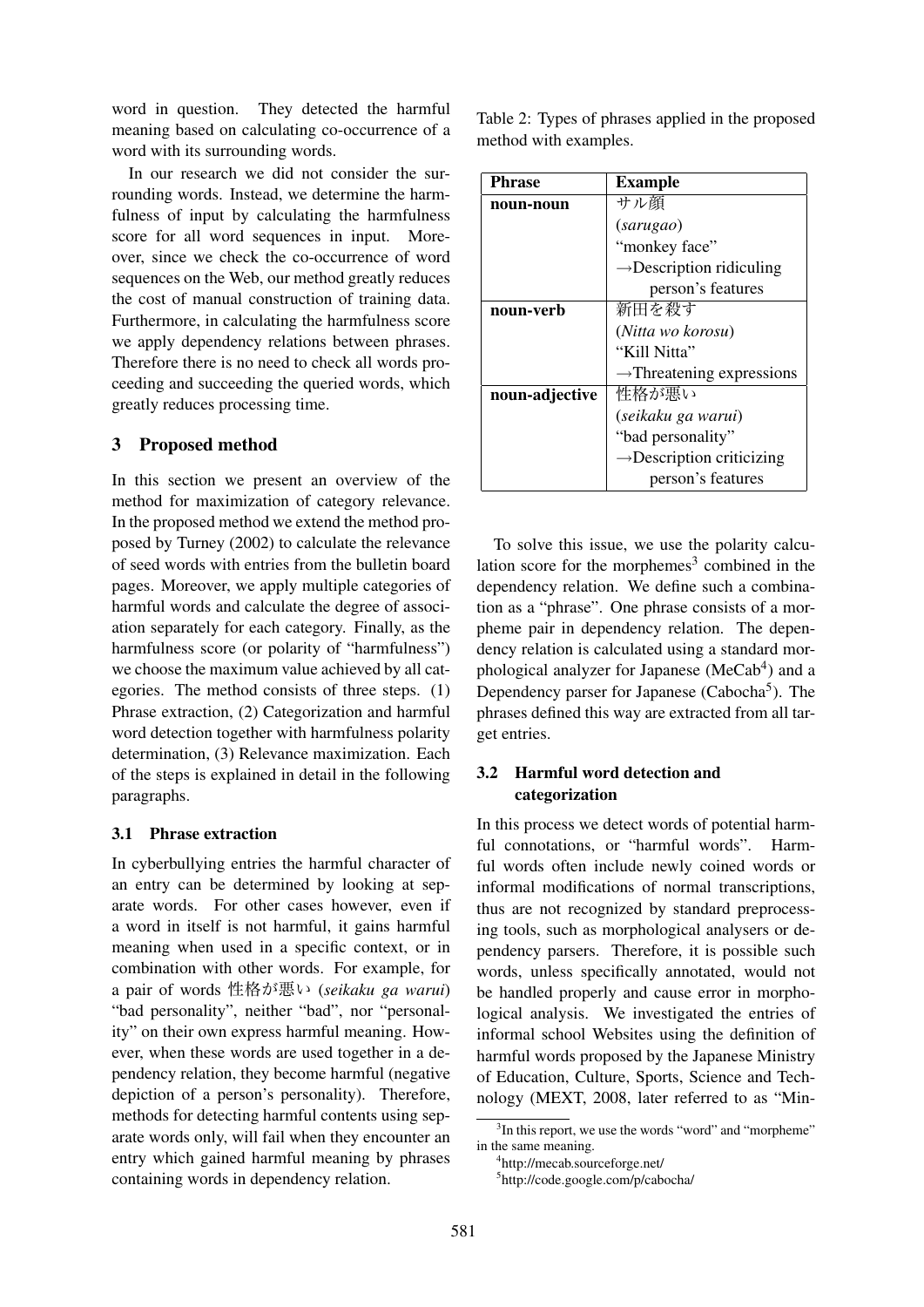istry of Education"), and registered 255 harmful words (nouns, adjectives and verbs) in the dictionary of morphological analyzer. In addition, we categorized harmful words into three categories: obscene, violent and abusive. The Ministry of Education defined words considered as cyberbullying to include obscene, violent, or abusive words used on BBS. In this study, we applied the above definition, and therefore we also classified harmful words into the three categories: obscene, violence, or abusive. Next, we selected from each category three most often occurring words as seed words and registered them in the system. The words we selected include セックス (*sekkusu*) "[to have] sex", ヤリマン (*yariman*) "slut", フェラ (*fera*) "fellatio" for the obscene category, 死ね (*shine*) "die [imperative]", 殺す (*korosu*) "[to] kill", 殴る (*naguru*) "[to] slap" for the violent category, and うざい (*uzai*) "annoying", きもい (*kimoi*) "gross", 不細工 (*busaiku*) "ugly" for the abusive category.

#### 3.3 Maximization of relevance score

In this process we calculate harmfulness polarity score of phrases with each seed word for all three categories. We use pointwise mutual information (PMI) score as a measure of relevance between a phrase and harmfulness polarity words from each category. PMI here indicates a co-occurrence frequency of the queried phrase with the three words registered for each category. To calculate the cooccurrence frequency we use information retrieval (IR) score. Countless number of various pages exists on the Web, and thus various words are written there. Therefore, it is possible to obtain a high coverage by using the IR score.

We calculate the relevance of a phrase with words from each category according to the following equation (1).  $p_i$  is a phrase extracted from the entry,  $w_j$  are three words that are registered in one category of harmfulness polarity words,  $hits(p_i)$ and  $hits(w_i)$  are Web search hits for each category for  $p_i$  and  $w_j$  respectively,  $hits(p_i \& w_j)$  is a number of hits when  $p_i$  and  $w_j$  appear on the same web page. Finally,  $PMI - IR(p_i, w_j)$  is the relevance of  $p_i$  and  $w_j$ .

$$
PMI - IR(p_i, w_j) = log_2 \left\{ \frac{hits(p_i \& w_j)}{hits(p_i) hits(w_j)} \right\}
$$
 (1)

From all three scores calculated for the phrase with seed words from the three categories, we select the category which achieved the highest score

as the one of the highest relevance with the phrase. We calculate the relevance score this way for all phrases extracted from the entry. Finally we select the category with the maximal overall score as the one with the highest relevance with the entry. The *score* is calculated according to the following equation (2).

$$
score = max(max(PMI - IR(p_i, w_j))) \quad (2)
$$

In the baseline settings (Matsuba et al., 2011) the relevance was calculated as a sum of all scores for all phrases with each harmful word separately. In this method instead of taking all words separately we group them in categories and calculate the relevance with three most common harmful words from each category. By incorporating this improvement during the Web search the retrieved pages are those for which the phrase appeared not only with one of the harmful words, but with all three words from one category. This not only reduces the processing time, but also improves the calculation of the relevance score, since only the strongest (most harmful) phrases are selected. Moreover, since it is easier to find a Web page containing a phrase and the only one harmful word, than the phrase with three words together, calculating the relevance for all harmful words separately allowed phrases with low actual relevance to achieve high scores in the baseline system. Maximization of the relevance *score* prevents low relevance phrases to erroneously achieve high scores.

We explain this process on the following example: 可愛いけど性格が悪い女 (*kawaii kedo seikaku ga warui onna*) "Cute girl, but bad personality". Firstly, from the entry the extracted phrases are: 可愛い-女 (*kawaii-onna*) "cute-girl", 性格-悪い (*seikakuwarui*) "bad-personality", 悪い-女 (*warui-onna*) "bad-girl". Next, we calculate the relevance between "cute-girl" and the three groups of words separately ("sex, slut, fellatio", "die, kill, slap", "annoying, gross, ugly"). The highest maximal score is selected as the relevance (harmfulness score) of this phrase. Similarly the score is calculated for "bad-personality" and "bad-girl". From all the scores for all phrases the highest overall score is considered as the maximized harmfulness *score* of the phrase. All entries are then sorted beginning with the one with the highest harmfulness score. Finally, we set a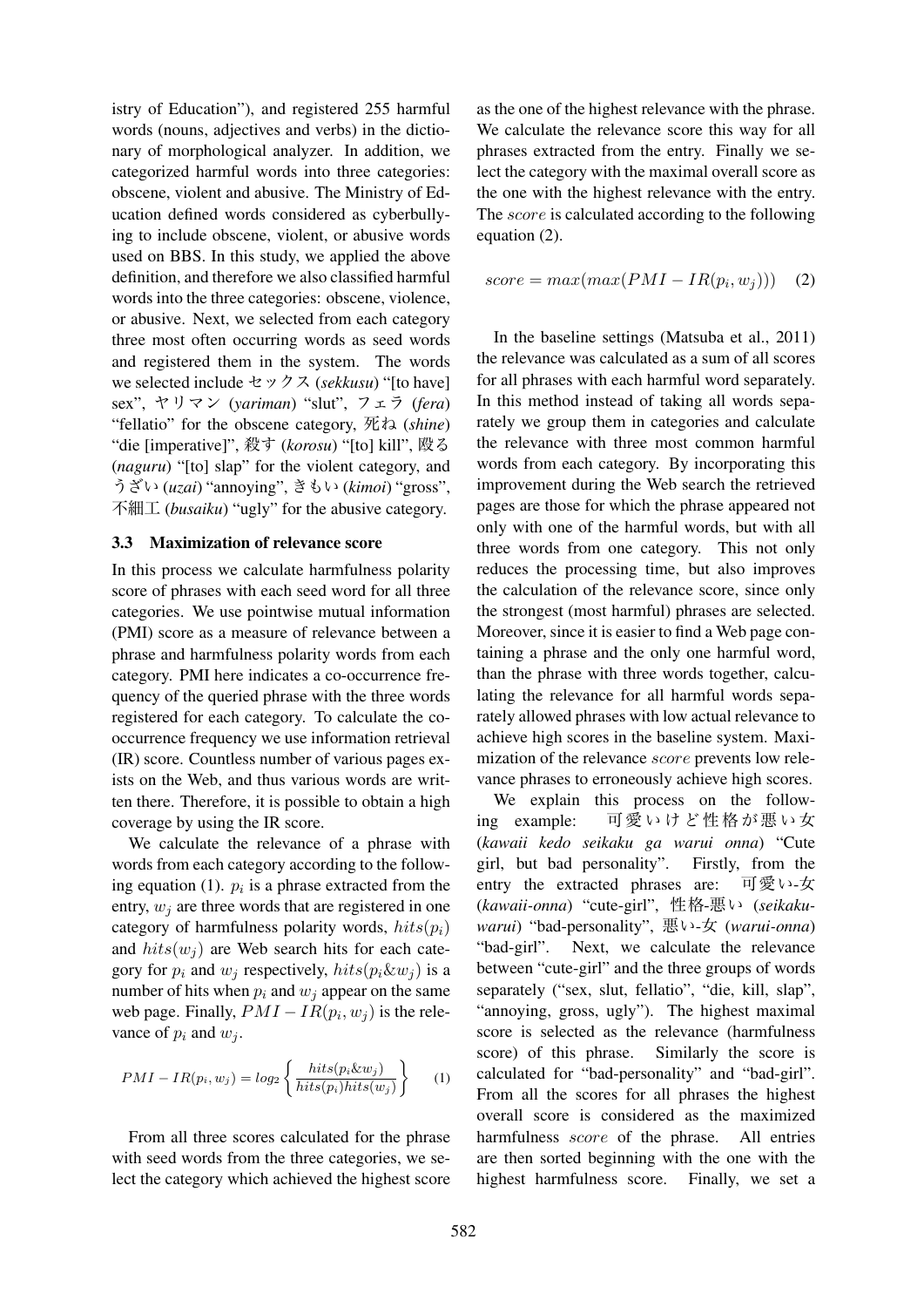Table 3: The numbers of entries on informal school BBS including the number and percentage of cyberbullying entries.

| <b>BBS</b> | Overall<br>number<br>of entries | Cyberbullying<br>entries | Percentage $(\% )$ |
|------------|---------------------------------|--------------------------|--------------------|
| BBS(1)     | 600                             | 75                       | 12.5               |
| BBS(2)     | 736                             | 90                       | 12.2.              |
| BBS(3)     | 886                             | 100                      | 11.3               |

harmfulness threshold *n* and consider *n* entries with the highest score as harmful, and discard other as irrelevant to check how many of the entries within the specified threshold are in fact harmful.

# 4 Evaluation experiment

We performed and experiment to evaluate the performance of the proposed method, and compared the results with the baseline. Below we describe the preliminary study for carrying out the experiment (Section 4.1), explain the experiment settings (Section 4.2) and report the results of experiments (Section 4.3).

## 4.1 Preliminary study

It is necessary to create a test data with harmful and non-harmful entries mixed at an appropriate rate. In previous research the mixing was set at the same rate (half of the entries included cyberbulliyng). However, it cannot be assumed that harmful entries appear in real life with the same rate as normal ones. Therefore to evaluate our method in conditions closer to reality we performed a preliminary study to verify how much of the entries are harmful on actual Web pages. We counted the harmful entries mixing ratio on three informal school Websites, in particular we focused on informal school bulletin boards (BBS). The result of the study is represented in Table 3. We performed the study during four days between January 27 and 30, 2012. The number of obtained entries was 2,222.

As of the result of the study, the first BBS contained a total number of 600 entries from which 75 were harmful, which indicates that harmful entry appearance rate was 12.5%. Similarly, for the second BBS, 90 out of 736 total entries were harmful (12.2%). On the third BBS there were 886 total entries with 100 harmful ones (11.3%). From the above results, we concluded that about 12%

of all entries appearing on informal school BBS can be accounted as cyberbullying. Therefore in the experiment we verified the performance of the method under the condition when harmful entries cover 12% of the whole data.

## 4.2 Experiment settings

In the evaluation experiment we compared the performance of the proposed method to the baseline. We did this firstly for the case where the test data contained 50% of harmful entries. Next, we prepared a different test data, which contained 12% of harmful entries and compared the performance under this condition for both the baseline and the proposed method.

The test data containing 50% of harmful entries contains 2,998 entries in total with 1,508 of harmful entries and 1,490 of non-harmful entries. The dataset contains actual collection gathered by the net-patrol members from bulletin boards, and additional data gathered manually by Matsuba et al. (2011) (the latter were collected from the BBS sites limited to schools from the Mie Prefecture, Japan). We performed a 10-fold cross validation on this dataset. We processed the dataset by both the baseline and the proposed method and calculated the harmful polarity score for entries where the phrases could be extracted. Then we ranked all entries decreasingly according to the harmful polarity score, and evaluated the performance looking at the top *n* entries by increasing the threshold of *n* by 50 each time.

To prepare the dataset for the real world condition (12% of harmful entries), we prepared five test sets by randomly extracting 60 harmful and 440 non-harmful, 500 entries in total from the original dataset. On these datasets we did not perform a 10-fold cross validation, since it would make the results not statistically relevant (each set for cross validation would contain only 60 harmful entries). Instead we calculated the results for each of the five sets separately. This allowed us to include all entries from the original test set in the evaluation. We processed these datasets with both the baseline and the proposed method and calculated the harmfulness polarity score for entries for which the phrases could be extracted. Then, similarly to the original dataset, we ranked all entries based on the harmfulness polarity score, and evaluated the performance by taking the top *n* and increasing the threshold *n* by 10 each time.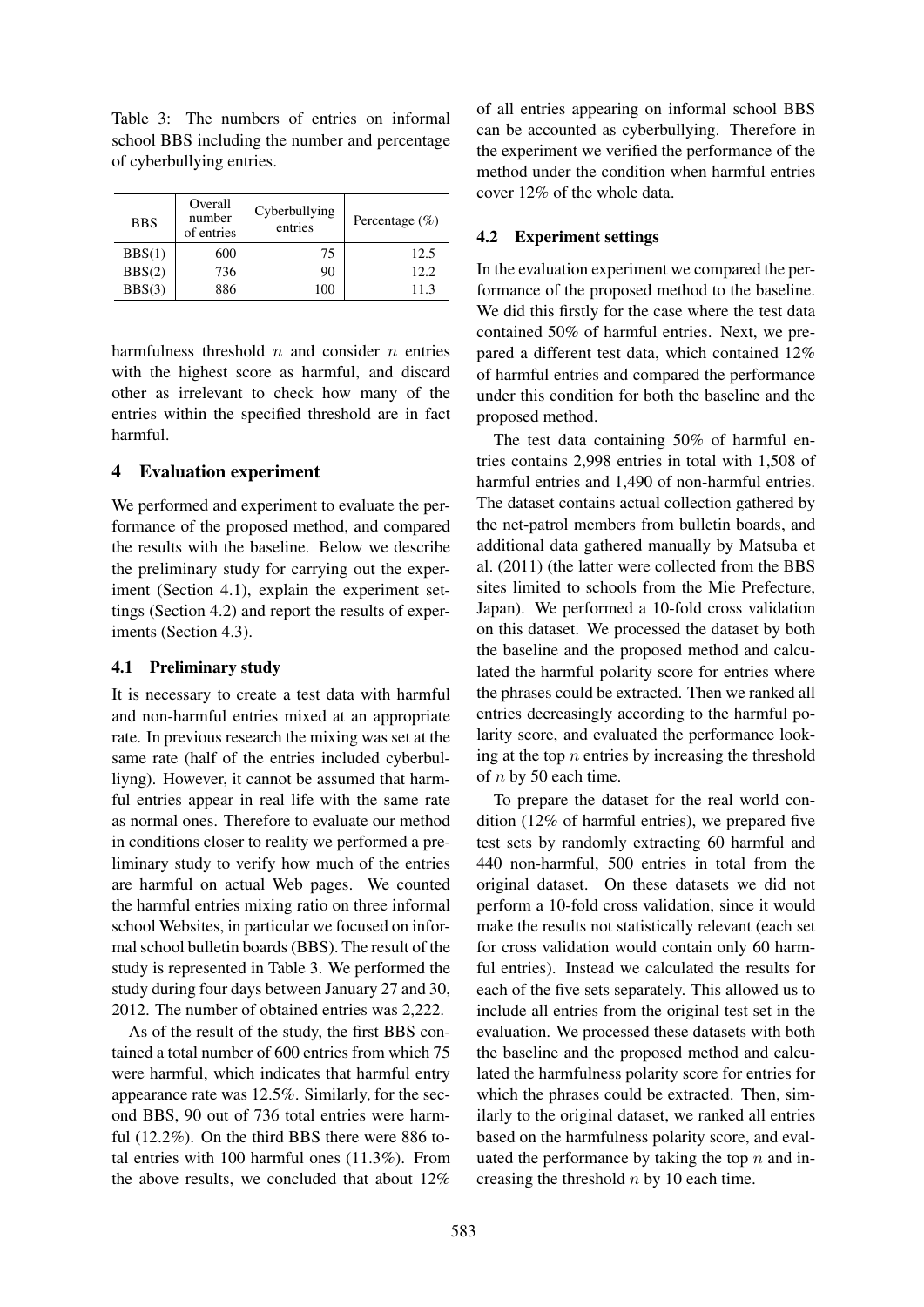We considered automatic setting of the threshold using machine learning methods, however it was difficult due to the small size of test data for the real world condition. In the future for automatic threshold setting we plan to develop a machine learning method capable of handling small sized data. Therefore this time we increased the threshold manually each time and investigated Precision and Recall for each threshold.

As evaluation criteria we used Precision (P) and Recall (R), calculated according to the equations (3) and (4). The Precision is a ratio of the number of entries that could be properly determined as harmful to the number of all entries determined as harmful among the top *n*. The Recall is a ratio of the number of entries that could be properly determined to be harmful to the overall number of harmful entries. The final performance is calculated as an average of Recall and Precision for each test data in this experiment.

$$
P = \frac{correct\ annotations}{all\ system\ annotations} \tag{3}
$$

$$
R = \frac{correct\ annotations}{all\ harmful\ annotations} \tag{4}
$$

#### 4.3 Results

The results showing Precision and Recall for both the baseline and the proposed method for both datasets (50% and 12% of cyberbullying entries) are represented in Figure 1. The horizontal axis and the vertical axis represent percentage of Recall and Precision for each threshold, respectively.

For the test data containing 50% of harmful entries, Precision was between 49% - 79% for the baseline, while for the proposed method Precision was between 49% - 88%.

For the test data containing 12% of harmful entries, Precision was between 11% - 31% for the baseline, while for the proposed method Precision was between 10% - 61%.

### 5 Discussion

The experiment results showed that the proposed method achieved higher overall performance comparing to the baseline. The shape of the correlation curve for Recall and Precision shows that that performance for the baseline is significantly reduced

in general comparing the test data containing 12% of harmful entries to the test data containing 50% of harmful entries. However, for the proposed method, although the performance is reduced as well, there is no sudden drop in the shape of the correlation curve when comparing both datasets.

This could suggest that the performance is more stable in the proposed method than in the baseline. There were several cases of threshold *n* where the Recall was slightly higher for the baseline than for the proposed method in the test data containing 12% of harmful entries. This happened because for some harmful entries the harmfulness score could not be calculated highly enough due to the fact that the score calculation is more strict (Precision-oriented) in the proposed method. Therefore, although Recall is slightly higher in the baseline for large thresholds, the Recall is higher for the proposed method for small and medium thresholds, with the Precision being constantly higher for the proposed method. Therefore, it can be said that the proposed method achieved higher general performance than the baseline.

Next we explain the results for the test data containing 12% of harmful entries. We investigated the threshold cases of entries where the Precision reaches 48%. Entries found there included, for example "アトピーのやつ死ねよ" (*atopii no yatsu shine yo*) "The bastard with atopy must die" and "ウザイキモイぶす" (*uzai kimoi busu*) "annoying, gross and ugly". From those entries high relevance score was calculated for phrases like "アトピー-死ね" (*atopiishine*) "atopy-die" and "ウザイ-ぶす" (*uzai-busu*) "annoying-ugly". Since the phrases included seed words as well, this most probably increased the polarity value of the harmful entry.

On the other hand, there were many nonharmful entries classified as harmful with harmfulness polarity score equally high or higher than the actual harmful entries. An example of a nonharmful entry of this kind was "県外に住んでい る" (*kengai ni sun de iru*) "living outside of the prefecture". The phrase extracted from this entry was "外-住ん" (*soto-sun*) "outside-live". This is a neutral phrase, and appears similarly often in non-harmful entries as well as in harmful entries in cases of exposing personal information about where a person lives. Therefore, the relevance of a harmful entry containing such a phrase is increased, and as a result overall harmfulness po-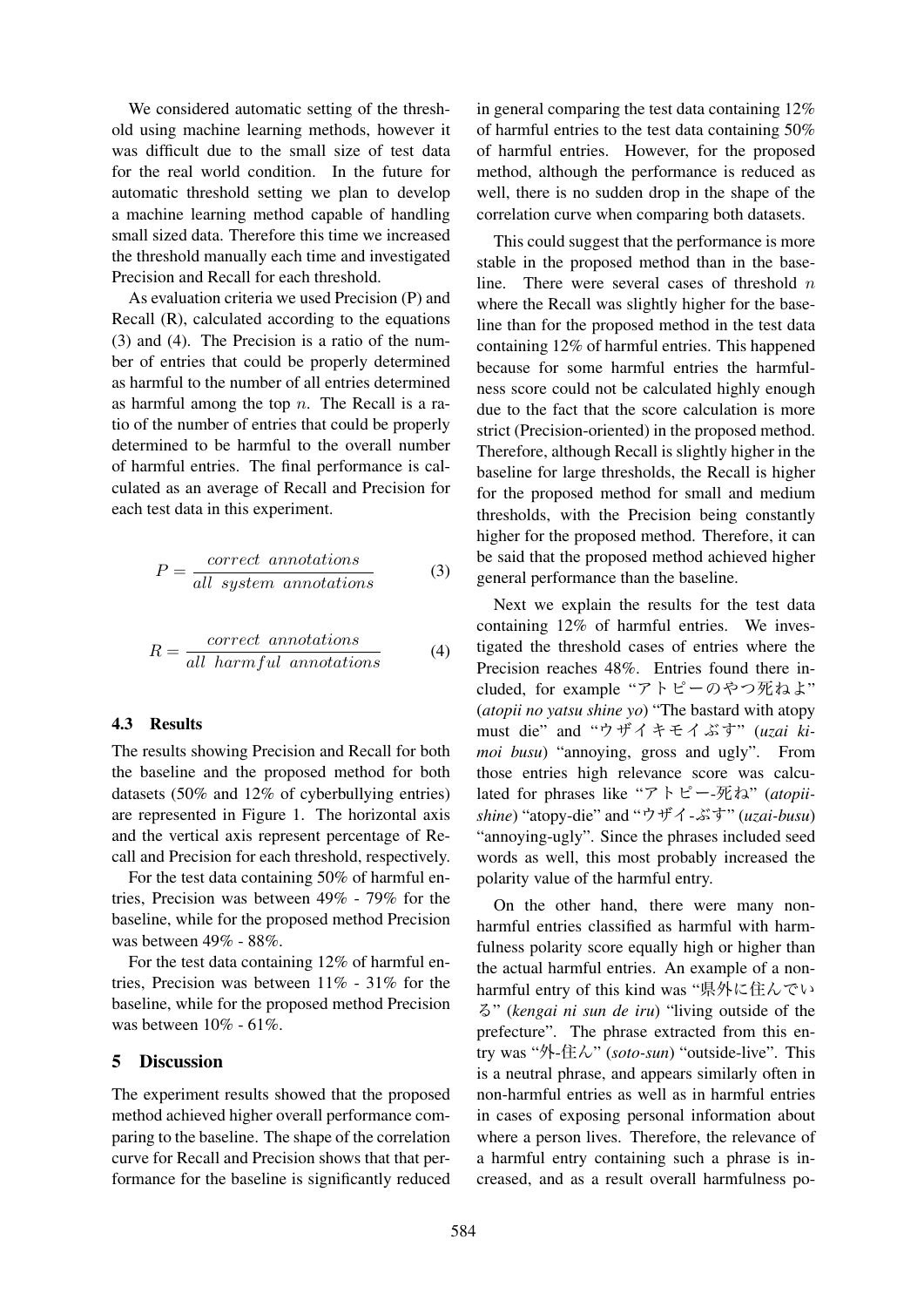

Figure 1: Precision and Recall for both the baseline and the proposed method for both datasets (50% and 12% of cyberbullying entries). The horizontal axis and the vertical axis represent percentage of Recall and Precision for each threshold, respectively. All results statistically significant. For the 50% data the results were extremely statistically significant on 0.0001 level. For the 12% data the results were statistically significant on 0.05 level.

larity score of such non-harmful entries becomes higher.

As a countermeasure it could be considered to register some words, which appear only in non-harmful entries, like "splendid", with nonharmful polarity and calculate the relevance of non-harmful entries as well. In particular, firstly, the non-harmful words could be registered in the dictionary. Then the relevance could be calculated for the phrases with both, the non-harmful polarity words and harmful polarity words. In such cases the phrase could be considered as nonharmful when the relevance score of the phrase with non-harmful words was higher than the relevance with the harmful words. This could reduce the influence of neutral phrases on the overall performance.

We also investigated the cases where Recall reaches 100%. These cases include entries which contain personal information only such as school names or person's names, such as "Nitta of Kitami Institute of Technology, 4th grade", etc. The relevance of such entries with harmful words reg-

istered at present in the dictionary is low, which influenced their overall harmfulness score as well. To solve this problem we plan to register in the dictionary words which have high relevance with personal information and use them in the relevance score calculation as well.

### 6 Conclusions and future work

In this study, we proposed a method of maximization of category relevance to automatically detect cyberbullying entries on the Internet. With this research we wish to contribute to reducing the burden of Internet patrol personnel who make efforts to manually detect harmful entries appearing on the Internet. In order to verify the actual usefulness of the proposed method we evaluated the performance for the test data containing similar percentage of harmful entries as in reality. Firstly, in a preliminary study we verified the usual ratio of harmful entries on the Internet. Next, we prepared test datasets containing the same amount of cyberbullying entries as in reality and evaluated the method on these test sets. In addition, we re